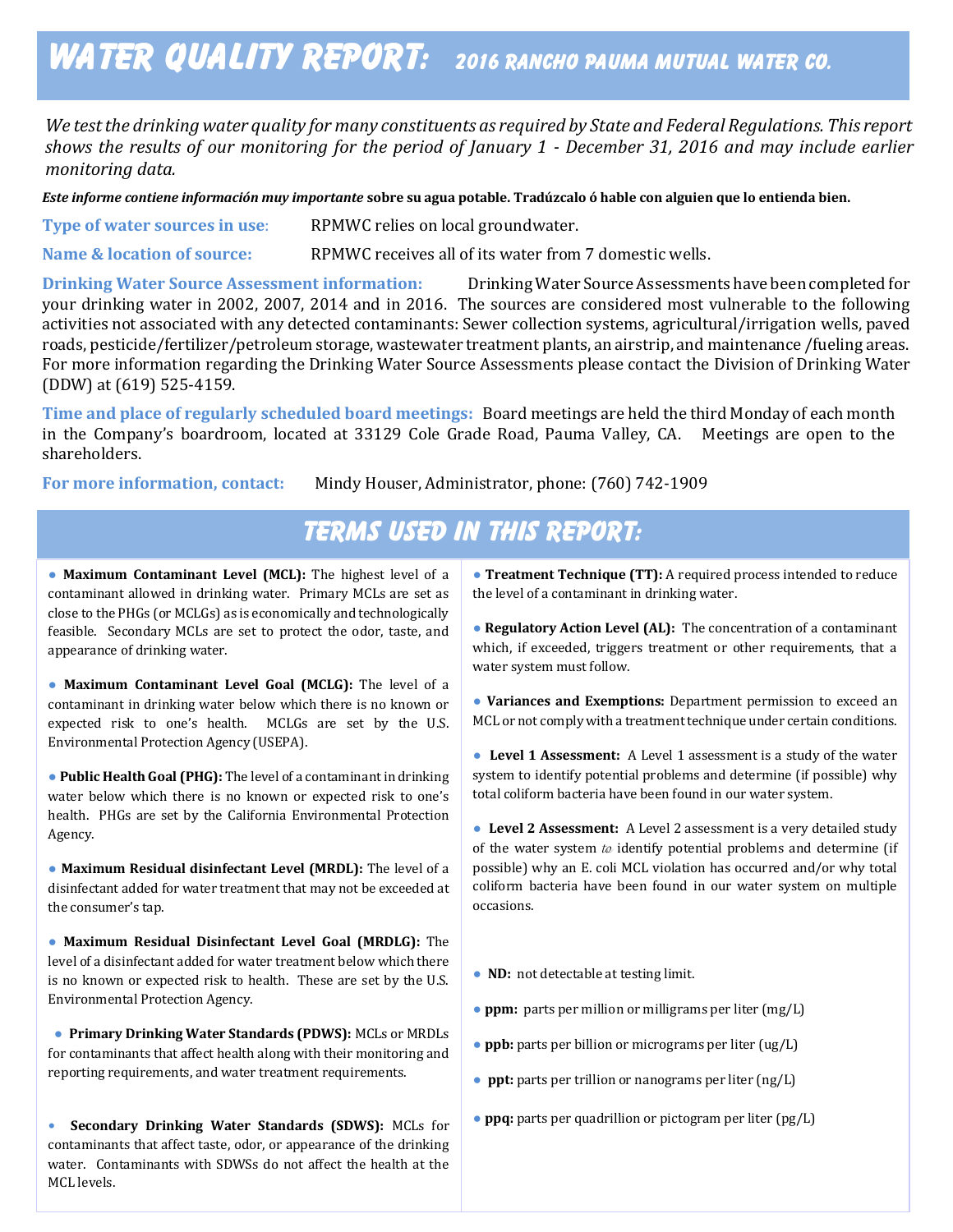**The sources of drinking water** (both tap water and bottled water) include rivers, lakes, streams, ponds, reservoirs, springs, and wells. As water travels over the surface of the land or through the ground, it dissolves naturally-occurring minerals and, in some cases, radioactive material, and can pick up substances resulting from the presence of animals or from human activity.

#### **Contaminants that may be present in source water include:**

- **Microbial contaminants,** such as viruses and bacteria that may come from sewage treatment plants, septic systems, agricultural livestock operations, and wildlife.
- **Inorganic contaminants,** such as salts and metals, that can be naturally-occurring or result from urban storm water runoff, industrial or domestic wastewater discharges, oil and gas production, mining, or farming.
- **Pesticides and herbicides,** that may come from a variety of sources such as agriculture, urban storm water runoff and residential uses.
- **Organic chemical contaminants,** including synthetic and volatile organic chemicals that are by-products of industrial processes and petroleum production, and can also come from gas stations, urban storm water runoff, agricultural application and septic systems.
- **Radioactive contaminants,** which can be naturally-occurring or be the result of oil and gas production and mining activities.

**In order to ensure that tap water is safe to drink**, the USEPA and the State Water Resources Control Board (State Board) prescribe regulations that limit the amount of certain contaminants in water provided by public water systems. State Board regulations also establish limits for contaminants in bottled water that provide the same protection for public health.

**Tables 1,2,3,4 & 5 list all of the drinking water contaminants that were detected during the most recent sampling for the constituent.** The presence of these contaminants in the water does not necessarily indicate that the water poses a health risk. The State Board allows us to monitor for certain contaminants less than once per year because the concentrations of these contaminants do not change frequently. Some of the data, though representative of the water quality, are more than one year old.

| TABLE 1 - SAMPLING RESULTS SHOWING THE DETECTION OF COLIFORM BACTERIA   |                                          |                                            |                                                                                                                                                                                                                                                                               |             |                                            |  |  |  |
|-------------------------------------------------------------------------|------------------------------------------|--------------------------------------------|-------------------------------------------------------------------------------------------------------------------------------------------------------------------------------------------------------------------------------------------------------------------------------|-------------|--------------------------------------------|--|--|--|
| <b>Microbiological Contaminants</b><br>(completed if bacteria detected) | Highest No. of<br>detections             | No. of<br><b>Months</b><br>in<br>violation | <b>MCL</b>                                                                                                                                                                                                                                                                    | <b>MCLG</b> | <b>Typical Source</b><br>of Bacteria       |  |  |  |
| Total Coliform Bacteria (state Total<br>Coliform Rule)                  | (In a month)<br>$\Omega$                 | $\mathbf{0}$                               | 1 positive monthly sample                                                                                                                                                                                                                                                     | $\Omega$    | Naturally<br>present in the<br>environment |  |  |  |
| Fecal Coliform or e. coli(state Total<br>Coliform Rule)                 | (In a year)<br>$\Omega$                  | $\Omega$                                   | A routine sample and a repeat<br>sample detect total coliform,<br>and either sample also detects<br>fecal coliform or E. coli                                                                                                                                                 | $\Omega$    | Human and<br>animal fecal<br>waste         |  |  |  |
| E. coli (Federal Revised Total Coliform<br>Rule)                        | $(from 4/1/16 -$<br>12/31/16<br>$\Omega$ | $\Omega$                                   | Routine and repeat samples are<br>total coliform-positive and<br>either is E. coli-positive or<br>system fails to take repeat<br>samples following E. coli-<br>positive routine sample or<br>system fails to analyze total<br>coliform-positive repeat sample<br>for E. coli. | $\Omega$    | Human and<br>animal fecal<br>waste         |  |  |  |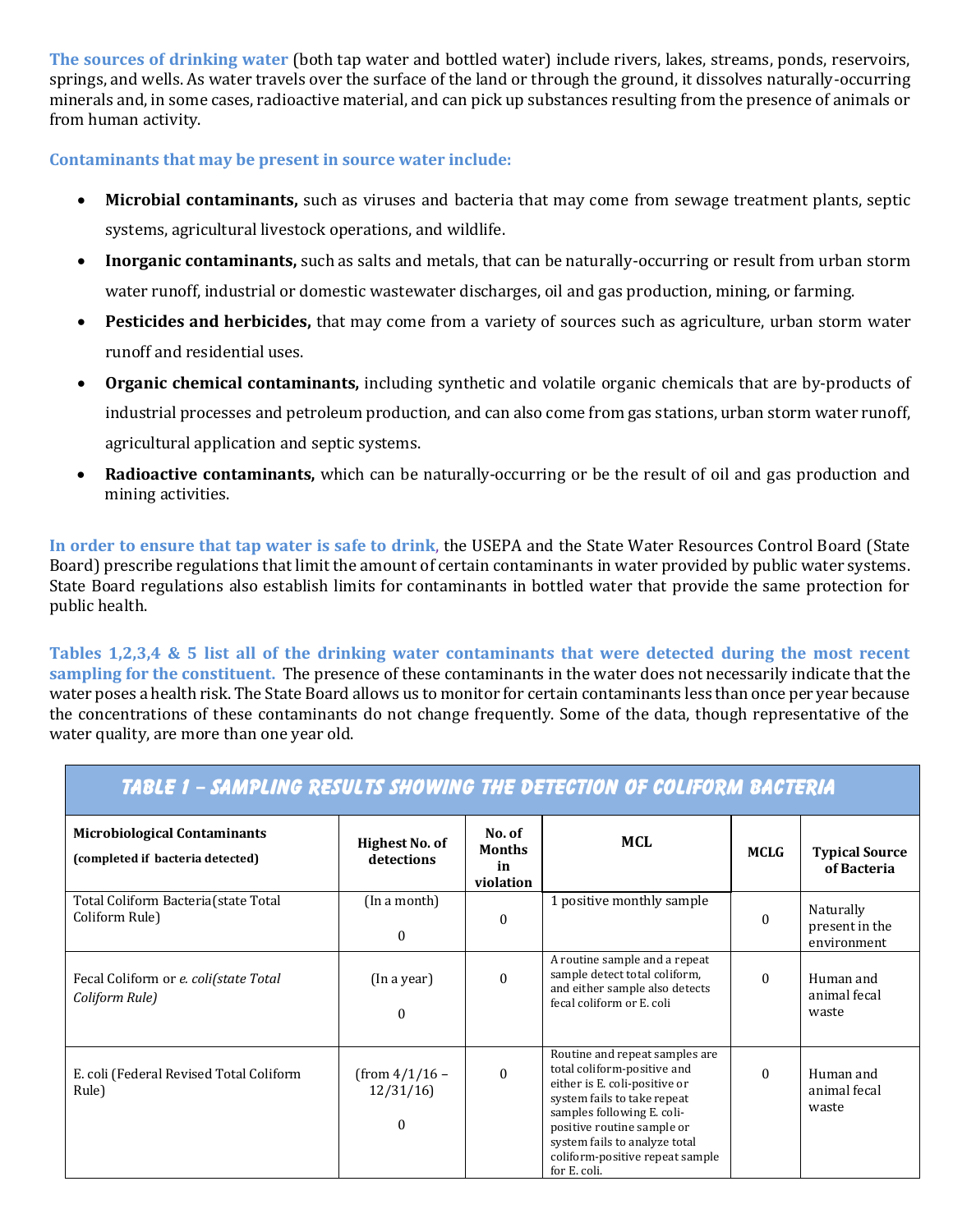### TABLE 2 – SAMPLING RESULTS SHOWING THE DETECTION LEAD AND COPPER

| <b>Lead and Copper</b><br>(Tested every 3)<br>years. Data is from<br>2013) | Sample<br>Date | No. of<br>samples<br>collected | 90 <sup>th</sup><br>percentile<br>level<br>detected | No. of<br>sites<br>exceeding<br>Action<br>Level | Action<br>Level | <b>PHG</b> | <b>Typical Source of Contaminant</b>                                                                                          |
|----------------------------------------------------------------------------|----------------|--------------------------------|-----------------------------------------------------|-------------------------------------------------|-----------------|------------|-------------------------------------------------------------------------------------------------------------------------------|
| Lead $(ug/L)$                                                              | 7/2016         | 10                             | ND.                                                 | $\mathbf{0}$                                    | 15              | 0.2        | Internal corrosion of household plumbing<br>systems; discharges from industrial<br>manufacturers; erosion of natural deposits |
| Copper $(mg/L)$                                                            | 7/2016         | 10                             | 0.6                                                 | $\bf{0}$                                        | 1.3             | 0.3        | Internal corrosion of household plumbing<br>systems; discharges from industrial<br>manufacturers; erosion of natural deposits |

| TABLE 3 - SAMPLING RESULTS FOR SODIUM AND HARDNESS         |                |                                       |                               |           |                      |                                                                                                                                                    |  |
|------------------------------------------------------------|----------------|---------------------------------------|-------------------------------|-----------|----------------------|----------------------------------------------------------------------------------------------------------------------------------------------------|--|
| Chemical or<br><b>Constituent</b> (and<br>reporting units) | Sample<br>date | Level<br><b>Detected</b><br>(average) | Range of<br><b>Detections</b> | MCL       | <b>PHG</b><br>(MCLG) | <b>Typical Source of Contaminant</b>                                                                                                               |  |
| Sodium $(mg/L)$                                            | 2014           | 66                                    | $52 - 130$                    | NA        | NA                   | Salt present in the water is generally<br>naturally occurring                                                                                      |  |
| Hardness (mg/L)                                            | 2014           | 389                                   | $250 - 710$                   | <b>NA</b> | NA                   | Sum of polyvalent cations present in<br>the water, generally magnesium and<br>calcium are naturally occurring                                      |  |
| Magnesium (ppm)                                            | 2014           | 34                                    | 22-67                         | <b>NA</b> | NA                   | A mineral involved in many processes<br>in the body including nerve signaling.<br>the building of healthy bones, and<br>normal muscle contractions |  |

| <u> TABLE 4 - DETECTION OF CONTAMINANTS WITH A PRIMARY DRINKING WATER STANDARD</u> |                |                                       |                               |                |                      |                                                                                                                                                                                            |  |
|------------------------------------------------------------------------------------|----------------|---------------------------------------|-------------------------------|----------------|----------------------|--------------------------------------------------------------------------------------------------------------------------------------------------------------------------------------------|--|
| <b>Chemical or</b><br><b>Constituent</b> (and<br>reporting units)                  | Sample<br>date | Level<br><b>Detected</b><br>(average) | Range of<br><b>Detections</b> | <b>MCL</b>     | <b>PHG</b><br>(MCLG) | <b>Typical Source of Contaminant</b>                                                                                                                                                       |  |
| Gross Alpha (pC/L)                                                                 | 2014           | 1.78                                  | $0.89 - 3.2$                  | 15             | (0)                  | Erosion of natural deposits                                                                                                                                                                |  |
| Barium (mg/L)                                                                      | 2011-2014      | 0.03                                  | $ND - 0.13$                   | $\mathbf{1}$   | $\overline{2}$       | Discharge of oil drilling wastes and from<br>metal refineries; erosion of natural<br>deposits                                                                                              |  |
| Fluoride (mg/L)                                                                    | 2014           | $\overline{2}$                        | $.1 - .2$                     | $\overline{c}$ | $\mathbf{1}$         | Erosion of natural deposits; water additive<br>which promotes strong teeth; discharge<br>from fertilizer and aluminum factories                                                            |  |
| Nitrate (as N) (mg/L)                                                              | 2016           | 4.5                                   | $ND - 8.5$                    | 10             | 10                   | Runoff and leaching from fertilizer use;<br>leaching from septic tanks and sewage;<br>erosion of natural deposits                                                                          |  |
| Selenium (ug/L)                                                                    | 2014           | 2.2                                   | $ND - 10$                     | 50             | 30                   | Discharge from petroleum, glass, and<br>metal refineries; erosion of natural<br>deposits; discharge from mines and<br>chemical manufactures; runoff from<br>livestock lots (feed additive) |  |